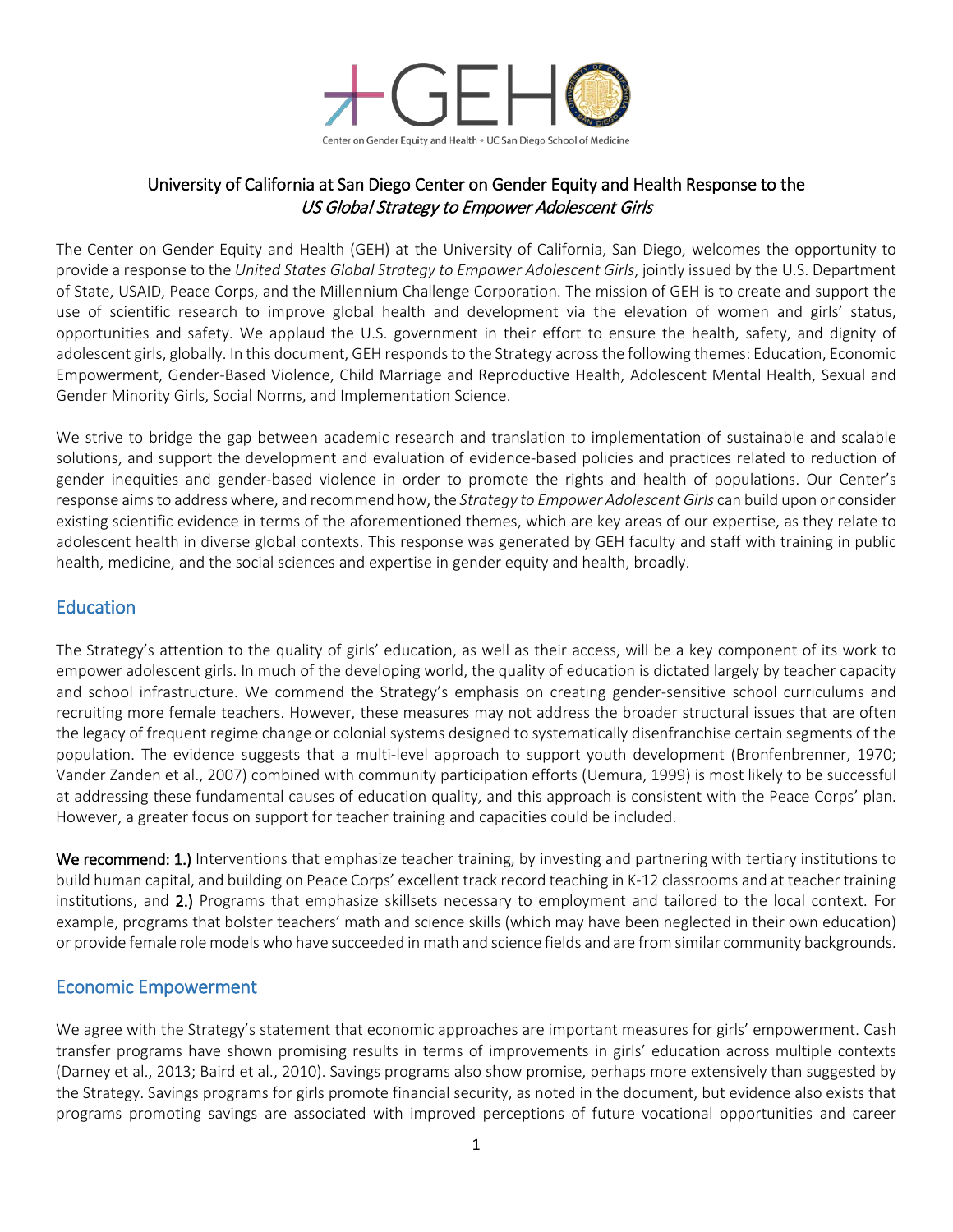expectations, improved confidence in carrying out educational plans (Jennings et al., 2016; Karimli and Ssewamala, 2015), and improved child development by influencing parenting practices and parents' expectations for their children (Huang and Sherraden, 2016). Thus, programs that promote savings may need more emphasis, both as a means for improving household financial security as well as girls' education. While we resolutely support the economic empowerment of girls, such efforts must consider the social constraints that girls may face upon receipt of such opportunities. For example, cash transfer-based programs may face challenges to make sure that funds are used to support girls, depending on who has financial decision-making power in households(Reed et al., 2016) and may lead to backlash within communities, potentially increasing risk for discrimination or violence against women and girls if they are perceived as a threat to male authority (Evans and Lambert, 2008; Ahmed et al., 2006; Amin et al., 2001; Vyas and Watts, 2009; Rocca et al., 2009). Vocational training programs may also limit girls' opportunities if they only include training in certain areas historically represented by women and girls, and which may be lower-paying jobs compared to work generally provided to males.

We recommend: 1.) Acknowledging the value of economic empowerment programs beyond school retention, recognizing that such support can provide immediate reprieve for girls, which is particularly important in contexts where inequitable gender norms have been slower to change, and 2.) Using multilevel programs, engaging families, schools, communities, and other social structures, to support girls' economic empowerment programs and to ensure girls benefit directly and are safe from violence as a consequence.

### Gender-Based Violence

The Strategy has done an excellent job of highlighting that efforts are needed to raise awareness about, and effectively reduce adolescent girls' risk for and experience of gender-based violence (GBV) worldwide. We were pleased to see GBV broadly defined to include physical, emotional, and psychological violence, rape, and other forms of sexual abuse. It was also informative to read select global GBV trends, such as "1 in 10 girls worldwide has experienced some form of forced sexual activity," and "Worldwide, an estimated 150 million girls and 73 million boys have experienced sexual violence." We nonetheless, have some recommendations regarding considerations for the various forms of gender-based violence against girls, with consideration of the state of the evidence.

Intimate Partner Violence (IPV), also referred to as domestic violence, is the most commonly documented form of GBV experienced by women and girls globally (Devries et al., 2013). A 2013 World Health Organization report found lifetime prevalence of physical and/or sexual IPV to be 29.2% among ever-partnered girls 15-19 years and 31.6% among young women 20-24 years (Garcia-Moreno, 2013), heavily implying a need for targeted IPV intervention programs for adolescent girls and young women. Empirical evidence documents links between IPV and myriad adverse health consequences (Campbell, 2002) including HIV/AIDS (Campbell et al., 2008; UNAIDS/WHO, 2013); reinforcing the need for prioritization of this issue for girls. We know IPV occurs primarily in the context of marriage or cohabitation and child, early, and forced marriage (CEFM) are well established in the Strategy as priority areas for empowering adolescent girls (Garcia-Moreno, 2013; Lundgren and Amin, 2015). While efforts are made to reduce CEFM worldwide, it is critical that simultaneous work be done to increase awareness and prevention of IPV. Recent literature reviews suggest that while a range of best practice interventions exists for reducing adverse outcomes related to risky sexual behavior among adolescents (Salam et al., 2016), approaches for reducing IPV among young people aged 12-25 years are less promising (Fellmeth, 2013). Further, most IPV reduction interventions targeting adolescents that have been implemented and evaluated to date, have been conducted in high income countries, limiting their generalizability to low resource settings (Fellmeth, 2013).

We recommend: 1.) Clear definitions of intimate partner violence to aid in accurate measurement and monitoring, 2.) Development of acceptable and effective IPV prevention approaches be highlighted as a priority area for global empowerment of adolescent girls, and 3.) Greater emphasis on the need for rigorous research to evaluate the effectiveness of programming to prevent IPV, as well as other forms of GBV, among adolescents, especially in lower and middle income countries.

Sexual Violence, including forced, unwanted, or coerced sexual activity, is most likely to occur against adolescent girls and young adult women (Garcia-Moreno et al., 2013), and the Strategy does well to reference the high prevalence of forced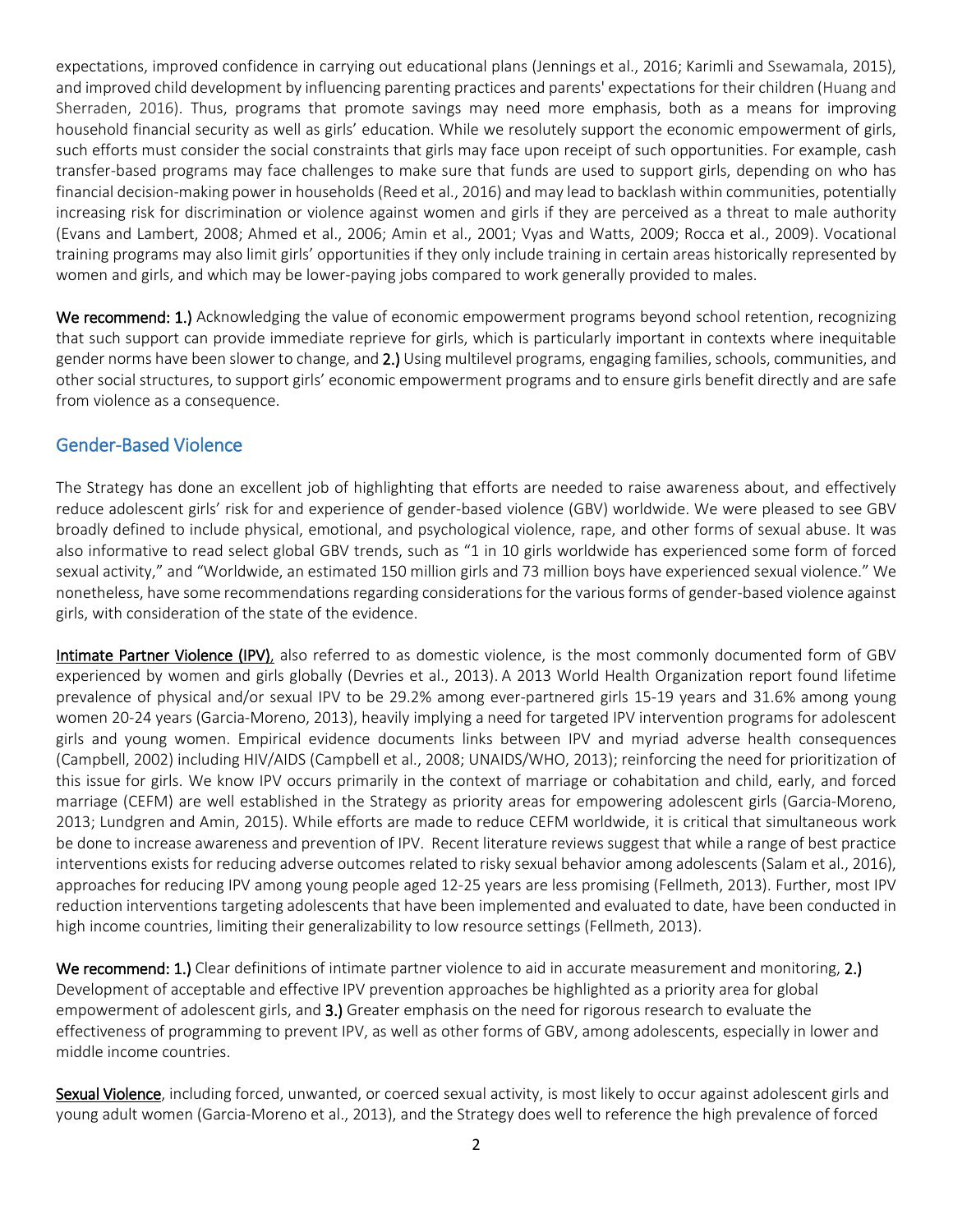sexual activity and unwanted or coerced sexual intercourse experienced by adolescent girls, globally, particularly in the context of CEFM. We do recommend extending the language defining sexual violence to include sexual activity when incapacitated, based on the growing recognition of this as a sex crime that may disproportionately affect young populations (Krebs et al., 2007, 2011). We also appreciate the Strategy's recognition of heightened vulnerability to sexual violence in contexts of distant schools, conflict, and emergency settings, and from military and police. However, there is inadequate recognition of child sex abuse and its longer term effects on adolescent girls, or relatedly, the sexual abuse adolescent girls may face from family, friends, or in dating relationships. Perpetrators of sexual assault are most likely to be known to victims, and youth can have impeded recourse to escape their perpetrator (Garcia-Moreno et al., 2013). Although we appreciate the Strategy's focus on education and health system responses to meet the needs of survivors of sexual assault, we remain concerned about the inadequate evidence of effective interventions for adolescents with demonstrated effects on sexual violence, in terms of either prevention or intervention for victims and perpetrators (Patton et al., 2016). Trauma-informed care is a promising approach that may be considered for intervention efforts with victims (Reeves, 2015; Suarez et al., 2014). Far more work is needed to consider how to engage and affect those who may perpetrate violence; the Strategy would benefit by inclusion of directives in that regard. For prevention, multi-level approaches inclusive of girls' empowerment and safety are needed, including work to understand climates of sexual violence that reinforce its use and acceptability, and how such climates compromise girls' freedom in terms of both social and physical mobility.

We recommend: 1.) Development of a definition of sexual violence that includes recognition of the unacceptability of sexual activity when someone is incapacitated and thus unable to provide consent, 2.) Recognition of effects of childhood sexual abuse on adolescent girls, and sexual violence risk for adolescent girls from within families and communities, 3.) Directives with regard to education and counseling of boys and potential perpetrators, as well as consideration of a trauma-informed care approach for victims, particularly for those where conflict and displacement intersect with sexual violence, and 4.) Prioritization of understanding and addressing a broader climate of sexual violence that maintains its use and acceptability, as well as its role in restricting girls social and physical mobility.

Sex Trafficking and Sexual Exploitation affects an estimated 4.5 million people worldwide, 98% of whom are female and 21% of whom are minors (International Labour Office, 2012). Forced or coerced sex trade entry of individuals under age 18 has been found to confer high risk for multiple forms of gender-based violence and other serious health threats (Decker et al., 2011; Silverman, 2011; Urada et al., 2014; Goldenburg et al., 2015; Silverman et al., 2015), and is a serious impediment to empowering adolescent girls globally. While trafficking of adolescents and girls is mentioned as a concern in the US Global Strategy, we were unable to identify concrete strategies in the document regarding how to address, reduce, or eliminate this persistent issue. Globally, little attention has been paid to the identification of risk factors for sexual exploitation, potential mechanisms and programs to prevent sex trafficking, or testing of such approaches. Thisleaves an extremely highprofile threat to adolescent girls with no demonstrated solutions. Although USAID Counter-Trafficking in Persons Policy and other policy statements are intended to provide system-level accountability regarding US international efforts, most resources and efforts are currently focused on criminal justice responses which can only respond to, and not prevent, this widespread victimization of adolescent girls.

We recommend: 1.) Development, testing and scale-up of sustainable evidence-based prevention research and strategies, which are critical to a comprehensive effort to eliminate sex trafficking and, thus, empower adolescent girls, globally.

### Child Marriage and Reproductive Health

We appreciate the emphasis the Strategy has on addressing child, early and forced marriage (CEFM) and mitigating its consequences for married adolescent girls, with an emphasis on prevention of unintended and adolescent pregnancies. Implementation and monitoring, however, are greatly affected by the reliability and validity of measures assessing CEFM. This is contrary to child marriage, which has an internationally agreed upon definition of marriage prior to age 18 years, and is well captured via self-report (UNICEF, 2014). Improvements in birth registration are a global priority, and are expected to further support valid capturing of age at marriage, especially if combined with marriage registration data (UNICEF, 2013). However, with regard to early and forced marriage, there are no standard measures, and there appears to be a lack of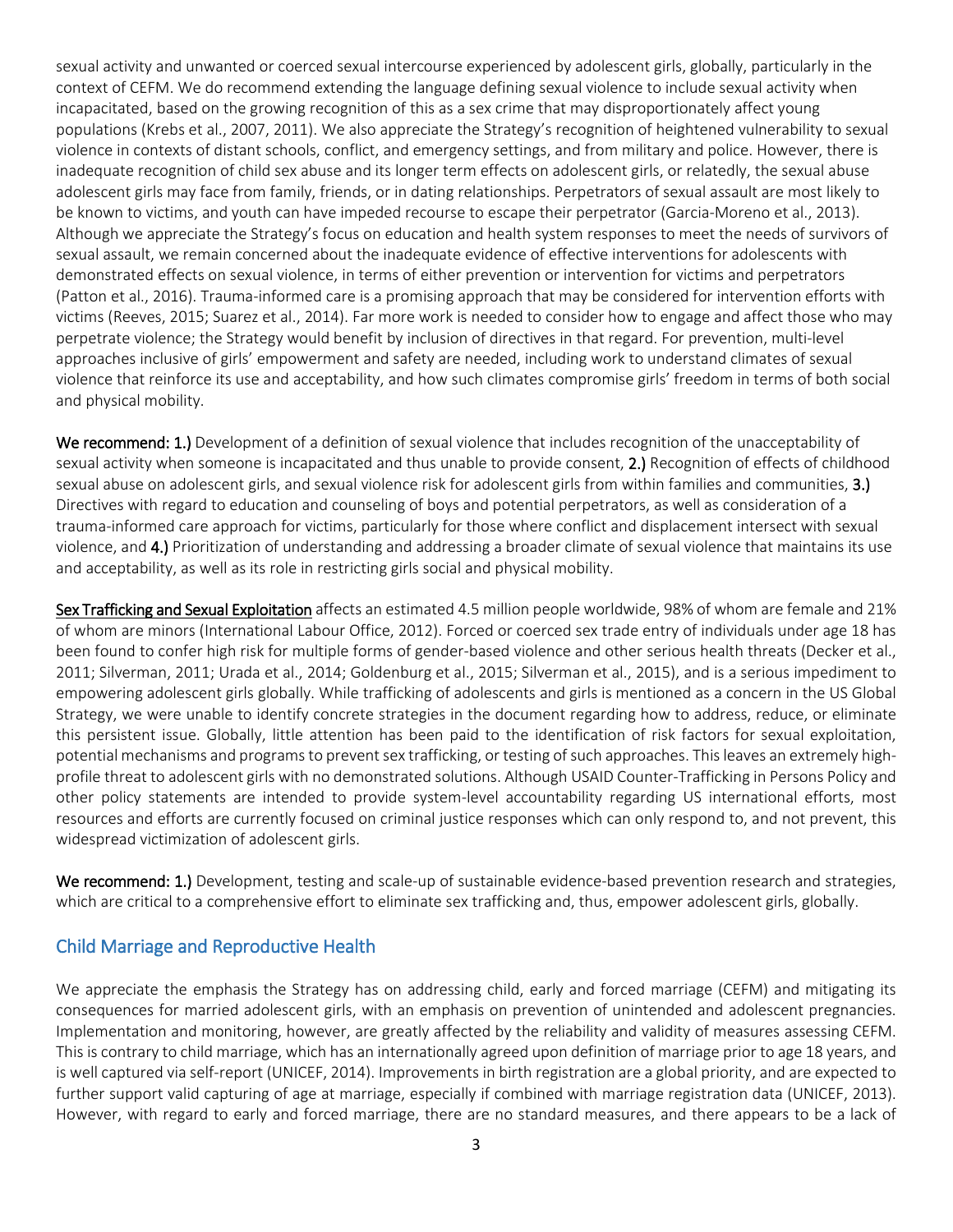consensus on the definition of early marriage. Our experience in India revealed little to no endorsement of "forced marriage" among married women participating in household surveys. In contrast, our qualitative data with this same sample revealed their lack of involvement in decision-making regarding the timing of marriage or the person they married. This measure may benefit from language reflective more of women's absence of choice rather than direct force. We would also like to highlight that displacement of families where child marriage has declined can result in an elevation of the practice, as is being seen in many areas in the Middle East and North Africa, as well as West and Central Africa (e.g., Sieff, 2016; Spencer, 2015; Save the Children, 2014; Garba 2015; Bartels & Hamill, 2014). Parents and girls may look to child marriage as a means of protection only to learn of increased risk for violence in marriage (Raj, 2010).

With regard to interventions, we wish to highlight that the most robust evidence for prevention of child marriage, retention of girls in school as a means of delayed marriage, and delayed first pregnancy through later marriage or use of contraceptives, suggests the power of incentives, in the form of cash or resource transfers to girls and households (Kalamar, 2016; Hindin, 2016). The evidence on more resource intensive interventions, including safe spaces, peer mentoring, schoolbased sexuality and reproductive health education programs, and life skills, show some promise but have yielded mixed findings (Kalamar, 2016; Hindin, 2016). Ecological analyses further indicate that a nation's level of gender development, even more than their level of human development, is predictive of both child marriage and early childbearing (Decker, 2016; Raj, 2013). Taken together these studies suggest that structural approaches to intervention that support gender development broadly and not just for groups of vulnerable girls, may be key for creating more population level impact on both child marriage and adolescent pregnancy. The more resource intensive approaches may still be important to support the "voice and agency" required to build girls into women leaders, for longer term and broader change. Sadly, there remains little evidence regarding how best to support girls once married, and this requires greater focus.

We recommend: 1) Clarity on the definition of early marriage for purposes of measurement and monitoring, 2) Development and validation of an agreed upon measure of forced marriage, 3) Gender development focus as a cornerstone of child marriage prevention programs, and 4) Greater emphasis on how we can better support married girls and girls in conflict or crisis circumstances that may elevate their risk for child marriage and violence.

### Adolescent Mental Health

We appreciate that within the Strategy, adolescent girl's mental health is identified as an emerging field in need of further consideration of the development and implementation of programs and interventions. The mental health needs of adolescent girls, including mental health disorders (i.e. depression, anxiety), alcohol/substance use, and suicide are neglected globally despite being leading causes of mortality and morbidity (WHO, 2015). This highlights the importance of including adolescent mental health in the Strategy, particularly because roughly half of mental disorders begin by age 14, but access to treatment globally is scarce and recent data suggest that suicide is the leading cause of death among adolescent girls aged 15-19 (WHO, 2015). Studies show connections between unwanted pregnancy, intimate partner violence and suicidal thoughts or attempts (WHO, 2014). Although alcohol and substance use are more common among adolescent males, we would also like to suggest that there is a need for greater attention to these issues and their linkages to unsafe sex, injury, experiences of intimate partner violence and suicide attempts among girls (WHO, 2015). The underlying causes of these key health issues affecting adolescent girls intersect with and include barriers to health care access, stigma and discrimination, trauma, abuse, violence, relationship conflict, economic marginalization, and social isolation (WHO, 2015). We are confident that addressing mental health needs among adolescent women can have far reaching influence across other issues, such as education retention, reproductive and sexual health, and experiences of violence (WHO, 2015). Despite having such potential to affect positive change, there is a dearth of data on mental health needs, suicide attempts and the use of services among adolescents globally (WHO, 2015).

We recommend: 1.) Greater attention to the stigmatized issues of substance use, suicidality, and trauma due to violence for adolescent girls, 2.) Implementation of early mental health monitoring and intervention, 3.) Greater consideration of how health care workers can be trained and supported to more appropriately address the mental health needs of adolescent girls, and 4.) Integration of mental health programs into education, health and service programs.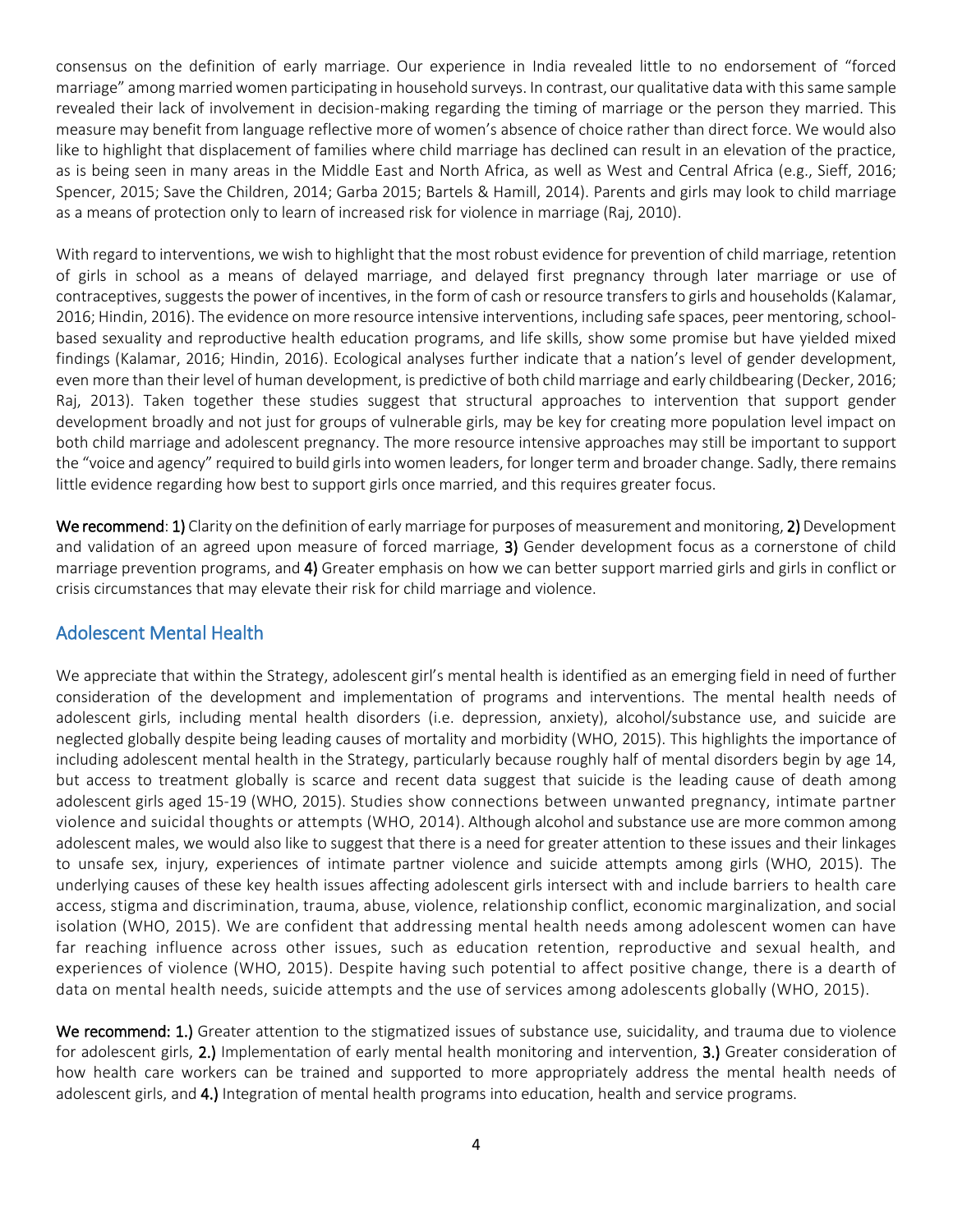# Reaching Gender and Sexual Minorities

While the Strategy gives mention to gender and sexual minorities and their vulnerabilities broadly, there is a lack of focused efforts to ensure protections for girls who may be further marginalized by their intersecting sexual (lesbian, bisexual) and/or gender (transgender and other gender-nonconforming youth) minority status. Available research, primarily from the US and other Western nations, suggest pervasive social stigma and discrimination (Saewyc et al., 2008; Himmelstein and Bruckner, 2011; Birkett et al., 2014) frequently places sexual and gender minority girls at greater risk for poorer educational attainment, GBV, early pregnancy, and HIV/AIDS, as compared to their heterosexual and cisgender counterparts (Herbst et al., 2008; Stotzer, 2009; Kosciw et al., 2012; Baral et al., 2013; Mitchell et al., 2014; Tornello et al., 2014). Furthermore, institutionalized discrimination such as the criminalization of LGBT persons most recently observed in Uganda, India, and Russia (Semugoma et al., 2012; Beyrer, 2013; Beyrer, 2014) will severely compromise supports for sexual and gender minority girls, and this requires greater attention.

We recommend: 1.) Recognition of sexual and gender minority adolescent girls by counting them, through collection of data on sexual orientation and gender identity (separately), 2.) Employing culturally sensitive language to reflect ways sexual orientation and gender identity might be explained in respective host countries, 3.) Development of safe space for gender and sexual minority adolescent girls, and engaging those girls to educate and guide discussion of relevant topics for them with key stakeholders/policy makers in participating agencies and nations, 4.) Creation of youth development opportunities tailored to these youth in order to promote the success of sexual and gender minority adolescent girls and their empowerment, and 5.) More research to support the development, piloting, and evaluation of special projects of global significance aimed at reducing vulnerabilities unique to sexual and gender minority girls.

### Addressing Social Norms

The challenges outlined in the Strategy, as well as our recommendations above, are reflective of social contexts in which cultural practices, attitudes, beliefs and social norms result in inequitable opportunities and treatment of girls versus boys, women versus men. For any of these problems to be addressed in a long-term sustainable way, these social contexts must change (Bicchieri and Mercier, 2014; Mackie et al., 2015). We appreciate the fact that the document acknowledges social norms as an important contributing factor to the unequal treatment of girls in communities around the world. However, while the term "social norms" has become somewhat of a global health and development buzzword in the past few years, it is often used loosely and with little clarity around what is meant by the term. The term "norms" is often conflated with personal attitudes, resulting in confusion regarding what is being discussed and how to best approach strategies for change. In order to create meaningful and sustainable change within the social contexts that perpetuate inequity for girls and women, it is crucial to have a rigorous understanding of social norms, the mechanisms by which they influence behavior, the challenges of their measurement, and the strategies for promoting their change, including utilization of innovative measurement and intervention approaches such as social network analysis (Young, 2007; Shakya et al., 2014; Mackie et al., 2015; Shakya et al., 2016).

We recommend: 1.) Consensus building on a clear definition of social norms that is measureable, resonates with girls, and is meaningful to the gender equity, health and well-being issues related to girls' empowerment, 2.) Clarity regarding norms we wish to affect and how normative change approaches can occur in ways that are respectful of culture and context but consistent with a human rights perspective, and 3.) Program and measurement approaches that delineate norms we wish to understand at the community versus individual level, to support longer term intergenerational changes.

#### Implementation Science

While we offer many recommendations for programs and policies, we are cognizant that the state of the science sometimes provides more insight into what can create impact rather than how impact can be created at scale. For this reason, we very much appreciate the Strategy's emphasis on implementation of evidence-based interventions to improve outcomes for girls across its primary areas of focus. The Strategy also appropriately highlights the importance of engaging communities to adapt, implement, and evaluate programs to ensure local meaning and use. PEPFAR has documented dramatic successes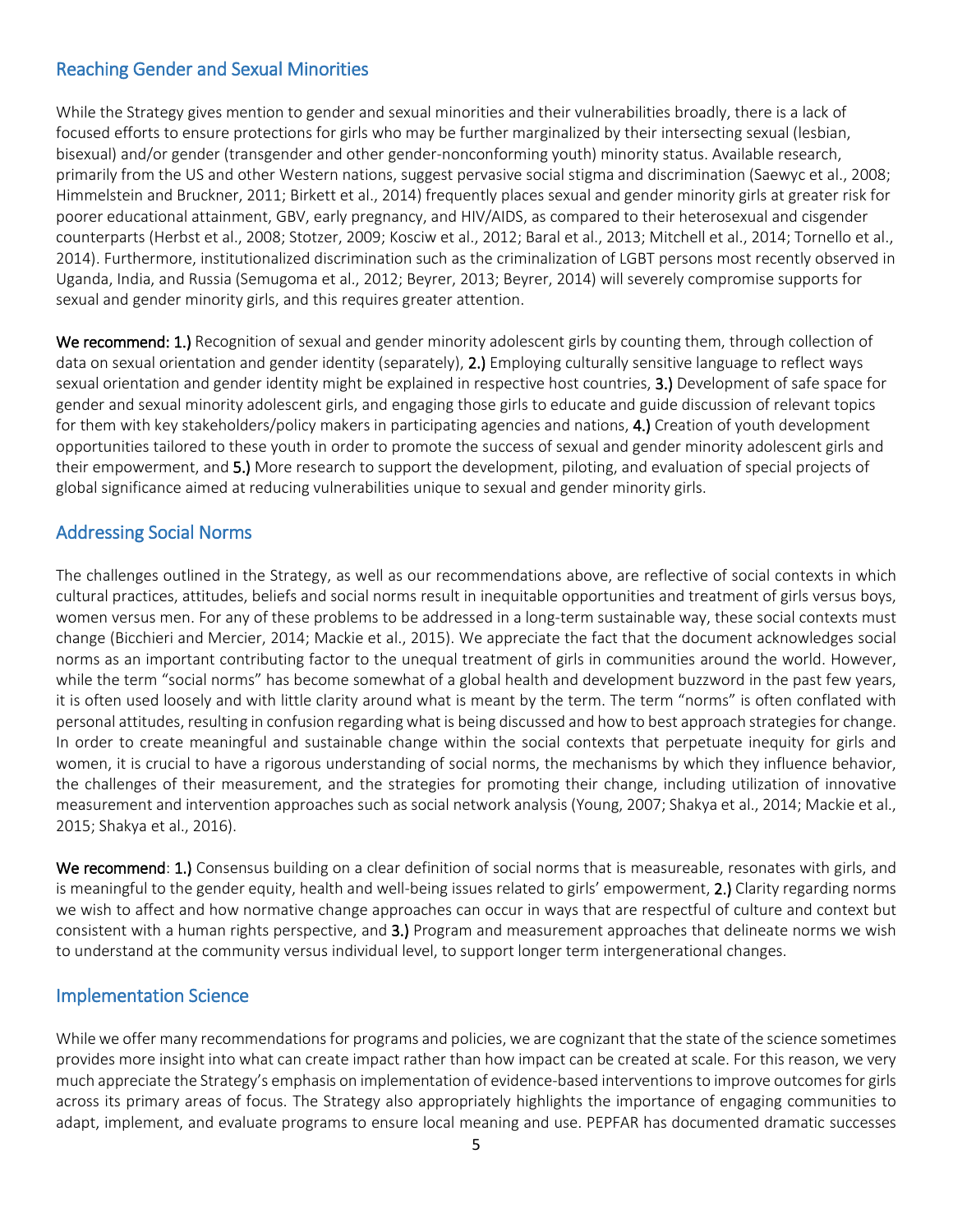in these areas, as they relate to HIV (Padian et al., 2011), and the promise shown in that work could serve as a model for this Strategy across a variety of social and health aims. In contrast, the Peace Corps' Camp GLOW program, which has a promising concept and is in widespread use, has not been evaluated, nor is implementation science effectively used to help monitor quality implementation of the model (Johnson, 2015).

We recommend: 1.) Employing an implementation and fidelity monitoring framework (Glasgow et al., 1999; Vega, 2009; Dolcini et al., 2010) to inform an evolving evidence-base for identifying the core elements needed for interventions with proven effectiveness to maintain their effects in novel contexts (Dworkin et al., 2008), 2.) Provision of directive guidelines based on such monitoring to ensure communities will be informed about the core elements of the interventions (Kworda, 2013; Metz & Albers, 2014), monitoring of the fidelity to these core elements once implemented, and utilizing data to provide real-time feedback for ongoing strategic improvements (Kershner, 2014), 3.) Capacity building for local agencies and communities to adapt and scale up evidence-based programs for their needs and populations (Cohen et al., 2008; Walker et al., 2014; McCoy, 2015), and 4) Support and training for local data-driven decision making to monitor and strengthen the on the ground work (Glasgow et al., 2006; Metz & Albers, 2014).

# **Conclusion**

The Center on Gender Equity and Health (GEH) concurs with, supports and commends the acknowledgment of existing challenges specific to adolescent gender equity and the proposed approaches outlined to address them, in the *US Global Strategy to Empower Adolescent Girls*. We appreciate and value the emphasis that the strategy has placed upon the importance of addressing the many challenges faced by adolescent girls, worldwide. As an academic center conducting innovative global public health research to understand and address the health impact of gender inequities, we reviewed the strategy through an academic and scientifically-rigorous lens that aimed to identify and recommend areas in which the strategy and those that will monitor its implementation could look to the science of the field to identify and consider existing gaps and how to address them, as well as support the rigorous evaluation of the existing implementation plans.

### Contributing GEH Co-Authors:

*Sabrina Boyce, MPH, Program Manager Anvita Dixit, MA, Pre-doctoral Fellow Serena Dunham, Research Intern, UCSD undergraduate Rebecca Fielding-Miller, PhD, Postdoctoral Fellow, Returned Peace Corps Volunteer Emma Jackson, Research Project Assistant, Recent UCSD undergraduate Anita Raj, PhD, Director of GEH, Professor Namratha Rao, MPH, Research Coordinator Elizabeth Reed, PhD, Co-Director, SDSU-UCSD Joint Doctoral Program in Global Health, Professor Argentina E. Servin, MD, MPH, Assistant Professor Holly B. Shakya, PhD, Assistant Professor Jay Silverman, PhD, Director of Research GEH, Professor Laramie R. Smith, PhD, Assistant Professor Lianne Urada, PhD, MSW, LCSW, Assistant Professor, SDSU School of Social Work Jennifer Wagman, PhD, MHS, Assistant Professor Brooke S. West, PhD, Assistant Professor Jennifer Yore, MPH, Program Manager*

Anita Raj, Phd Director, GEH Professor of Medicine & Global Public Health

Jay Silverman, PhD Director of Research, GEH Professor of Medicine & Global Public Health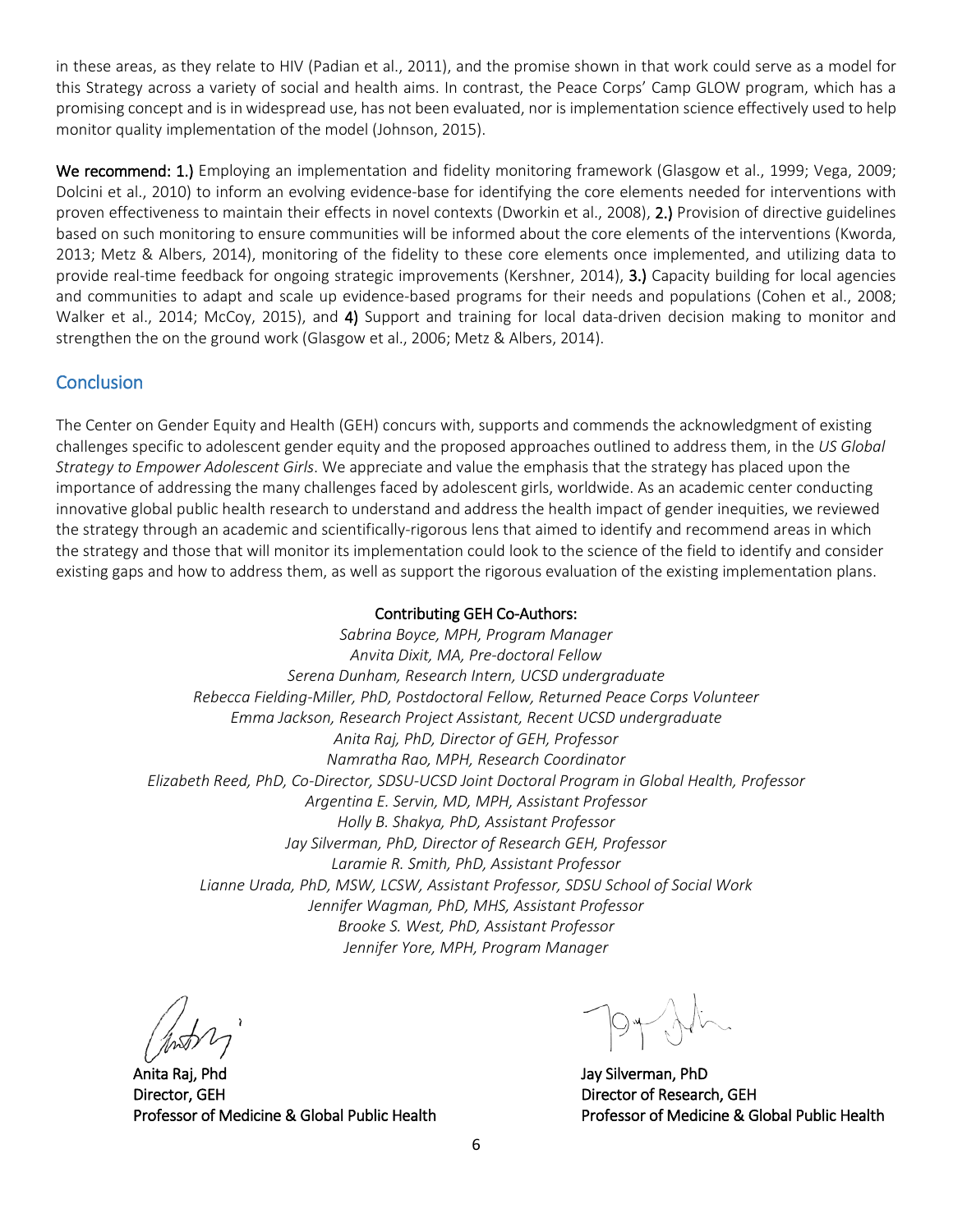## References

- Aaron, E., Criniti, S., Bonacquisti, A., & Geller, P. A. (2013). Providing sensitive care for adult HIV-infected women with a history of childhood sexual abuse. *Journal of the Association of Nurses in AIDS Care*, *24*(4), 355-367 .
- Abeid, M., Muganyizi, P., Mpembeni, R., Darj, E., & Axemo, P. (2016). Evaluation of a training program for health care workers to improve the quality of care for rape survivors: a quasi-experimental design study in Morogoro, Tanzania. *Global Health* Action*, 9,* 31735.
- Adama-Hondégla, A. B., Aboubakari, A. S., Fiagnon, K., Napos, A. R., & Akpadza, K. (2013). Epidemiological and clinical aspects of the management of sexual aggression among female victims in Lome/Aspects epidemio-cliniques et prise en charge des agressions sexuelles chez les sujets de sexe feminin a Lome. *African journal of reproductive health*, *17*(1), 67-73.
- Ahmed, S. M., Petzold, M., Kabir, Z. N., & Tomson, G. (2006). Targeted intervention for the ultra poor in rural Bangladesh: Does it make any difference in their health-seeking behaviour?. *Social science & medicine*,*63*(11), 2899-2911.
- Amin, R., Pierre, M. S., Ahmed, A., & Haq, R. (2001). Integration of an essential services package (ESP) in child and reproductive health and family planning with a micro-credit program for poor women: experience from a pilot project in rural Bangladesh. *World Development*, *29*(9), 1611-1621.
- Baiocchi, M., Omondi, B., Langat, N., Boothroyd, D. B., Sinclair, J., Pavia, L., ... & Sarnquist, C. (2016). A behavior-based intervention that prevents sexual assault: the results of a matched-pairs, cluster-randomized study in Nairobi, Kenya. *Prevention Science*, 1-10.
- Baird, S., Chirwa, E., McIntosh, C., & Özler, B. (2010). The short-term impacts of a schooling conditional cash transfer program on the sexual behavior of young women. *Health economics*, *19*(S1), 55-68.
- Baral, S. D., Poteat, T., Strömdahl, S., Wirtz, A. L., Guadamuz, T. E., & Beyrer, C. (2013). Worldwide burden of HIV in transgender women: a systematic review and meta-analysis. *The Lancet infectious diseases*, *13*(3), 214-222.
- Bartels, S., & Hamill, K. (2014). Running Out Of Time: Survival of Syrian Refugee Children in Lebanon. Available from http://cdn2.sph.harvard.edu/wp-content/uploads/sites/5/2014/01/FXB-Center-Syrian-Refugees-in-Lebanon\_Released-01-13-13.pdf
- Bartels, S., & Hamill, K. (2014). *Running Out of Time: Survival of Syrian Refugee Children in Lebanon*. FXB Center for Health and Human Rights at Harvard University.
- Bartels, S., & Hamill, K. (2014). *Running Out of Time: Survival of Syrian Refugee Children in Lebanon*. FXB Center for Health and Human Rights at Harvard University.
- Beyrer, C. (2013). HIV now: why human rights matter more than ever. *Journal of the International AIDS Society*, *16*(1), 18968.
- Beyrer, C. (2014). Pushback: the current wave of anti-homosexuality laws and impacts on health. *PLoS Med*, *11*(6), e1001658.
- Bhutta, Z. A., Das, J. K., Rizvi, A., Gaffey, M. F., Walker, N., Horton, S., ... & Maternal and Child Nutrition Study Group. (2013). Evidence-based interventions for improvement of maternal and child nutrition: what can be done and at what cost?. *The Lancet*, *382*(9890), 452-477.
- Bicchieri, C., & Mercier, H. (2014). Norms and beliefs: How change occurs. In *The complexity of social norms* (pp. 37-54). Springer International Publishing.
- Birkett, M., Russell, S. T., & Corliss, H. L. (2014). Sexual-orientation disparities in school: The mediational role of indicators of victimization in achievement and truancy because of feeling unsafe. *American journal of public health*, *104*(6), 1124-1128.
- Bonell, C., Fletcher, A., Morton, M., Lorenc, T., & Moore, L. (2012). Realist randomized controlled trials: A new approach to evaluating complex public health interventions. *Social Science and Medicine, 75(12),* 2299-2306.
- Bronfenbrenner, U. (1979). The Ecology of Human Development: Experiments by Nature and Design. Cambridge, MA: Harvard University Press.
- Campbell, J. C. (2002). Health consequences of intimate partner violence. *The Lancet*, *359*(9314), 1331-1336.
- Campbell, J. C., Baty, M. L., Ghandour, R. M., Stockman, J. K., Francisco, L., & Wagman, J. (2008). The intersection of intimate partner violence against women and HIV/AIDS: a review. *International journal of injury control and safety promotion*, *15*(4), 221-231.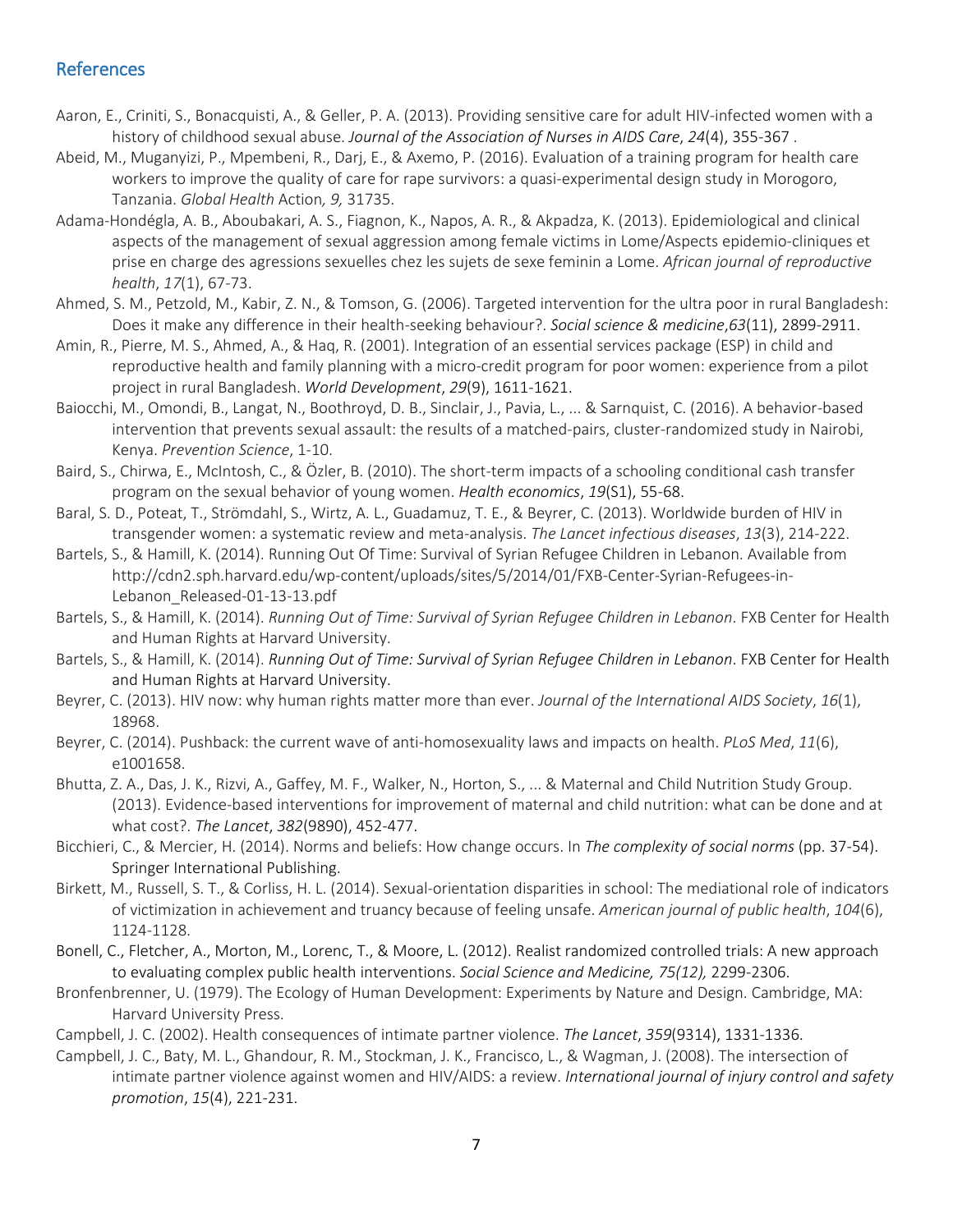- Cohen, D. J., Crabtree B. F., Etz, R. S., Balasubramanian, B. A., Donahue, K. E., Leviton, L. C. … & Green, L. (2008). Fidelity versus flexibility: Translating evidence based research into practice. *American Journal of Preventive Medicine, 35*(5), S381-S389.
- Covington, S. S. (2008). Women and addiction: A trauma-informed approach. *Journal of Psychoactive Drugs*, *40*(sup5), 377-385.
- Darney, B. G., Weaver, M. R., Sosa-Rubi, S. G., Walker, D., Servan-Mori, E., Prager, S., & Gakidou, E. (2013). The oportunidades conditional cash transfer program: effects on pregnancy and contraceptive use among young rural women in Mexico. *International Perspectives on Sexual and Reproductive Health*, *39*(4), 205.
- Decker, M. R., Kalamar, A., Tunçalp, Ö., & Hindin, M. J. (2016). Early adolescent childbearing in low-and middle-income countries: associations with income inequity, human development and gender equality. *Health Policy and Planning*, czw121.
- Decker, M. R., Latimore, A. D., Yasutake, S., Haviland, M., Ahmed, S., Blum, R. W., ... & Astone, N. M. (2015). Gender-based violence against adolescent and young adult women in low-and middle-income countries. *Journal of Adolescent Health*, *56*(2), 188-196.
- Decker, M. R., McCauley, H. L., Phuengsamran, D., Janyam, S., & Silverman, J. G. (2010). Sex trafficking, sexual risk, sexually transmitted infection and reproductive health among female sex workers in Thailand. *Journal of epidemiology and community health*, jech-2009.
- Devries, K. M., Mak, J. Y., García-Moreno, C., Petzold, M., Child, J. C., Falder, G., ... & Pallitto, C. (2013). The global prevalence of intimate partner violence against women. *Science*, *340*(6140), 1527-1528.
- Dolcini, M. M., Gandelman, A. A., Vogan, S. A., Kong, C., Leak, T. N., King, A. J. … & O'Leary, A. (2010). Translating HIV interventions into practice. Community-based organizations experiences with the diffusion of effective behavioral interventions (DEBIs). *Social Science and Medicine*, *71(10)*, 1839-1846.
- Dworkin, S. L., Pinto, R. M., Hunter, J., Rapkin, B., & Remien, R. H. (2008). Keeping the spirit of community partnerships alive in the scale up of HIV/AIDS prevention: Critical reflections on the roll out of DEBI (diffusion of effective behavioral interventions). *American Journal of Community Psychology 42(1-2),* 51-59.
- Evans, C., & Lambert, H. (2008). The limits of behaviour change theory: condom use and contexts of HIV risk in the Kolkata sex industry. *Culture, health & sexuality*, *10*(1), 27-41.
- Fellmeth, G. L., Heffernan, C., Nurse, J., Habibula, S., & Sethi, D. (2013). Educational and skills-based interventions for preventing relationship and dating violence in adolescents and young adults. *The Cochrane Library*, 6, CD004534.
- Gandelman, A., & Dolcini, M., M. (2012). The influence of social determinants on evidence-based behavioral interventions-considerations for implementation if community settings. *Translational Behavioral Medicine, 2(2),*  137-148.
- Garba, A. (2015). Our girls marry very early because of Boko Haram. The Guardian. Available from http://guardian.ng/news/metro/our-girls-marry-very-early-because-of-boko-haram/
- García-Moreno, C. (2013). *Global and regional estimates of violence against women: prevalence and health effects of intimate partner violence and non-partner sexual violence*. World Health Organization.
- GHWA, WHO. (2014). Global Experience of Community Health Workers for Delivery of Health Related Millennium Development Goals: a Systematic Review, Country Case studies, and Recommendations for Scaling Up. 2010.
- Glasgow, R. E., Klesges, L. M., Dzewaltowski, D. S., Estabrook, P. A., & Vogt, T. M. (2006). Evaluating the impact of health promotion programs: using the RE-AIM framework to form summary measures for decision making involving complex issues. *Health Education Research, 21*(5), 688-694.
- Glasgow, R. E., Vinson, C., Chambers, D., Khoury, M. J., Kaplan, R. M., & Hunter, C. (2012). National institutes of health approaches to dissemination and implementations science: Current and future directions. *American Journal of Public Health*, *102*(7), 1274-1281.
- Glasgow, R. E., Vogt, T. M., & Boles, S. M. (1999). Evaluating the public health impact of health promotion interventions: The RE-AIM framework. *American Journal of Public Health, 89*(9), 1322-1327.
- Goldenberg, S. M., Silverman, J. G., Engstrom, D., Bojorquez-Chapela, I., Usita, P., Rolón, M. L., & Strathdee, S. A. (2015). Exploring the Context of Trafficking and Adolescent Sex Industry Involvement in Tijuana, Mexico Consequences for HIV Risk and Prevention. *Violence Against Women*, *21*(4), 478-499.
- Goodman, L. A., Banyard, V., Woulfe, J., Ash, S., & Mattern, G. (2015). Bringing a Network-Oriented Approach to Domestic Violence Services A Focus Group Exploration of Promising Practices. *Violence Against Women*,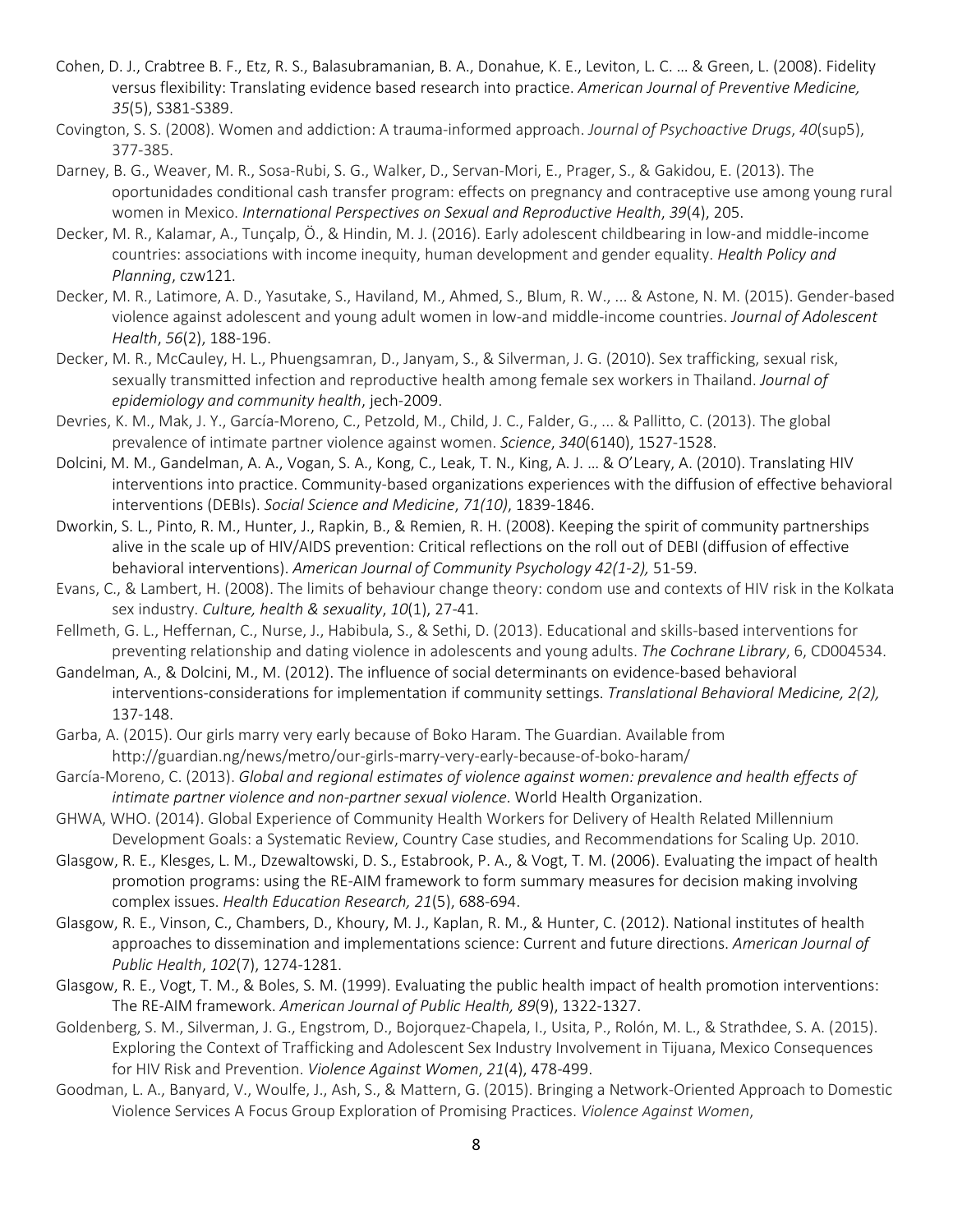1077801215599080.Green, L.W. (2008). Making research relevant: If it is an evidence-based practice, where's the practice-based evidence? *Family Practice, (25 Suppl 1)*, i20-4.

- Greeson, J. K., Briggs, E. C., Layne, C. M., Belcher, H. M., Ostrowski, S. A., Kim, S., ... & Fairbank, J. A. (2013). Traumatic childhood experiences in the 21st century: broadening and building on the ACE studies with data from the National Child Traumatic Stress Network. *Journal of Interpersonal Violence*, 0886260513505217.
- Hahm, H. C., Augsberger, A., Feranil, M., Jang, J., & Tagerman, M. (2016). The associations between forced sex and severe mental health, substance use, and HIV risk behaviors among Asian American women. *Violence against women*, 1077801216647797.
- Herbst, J. H., Jacobs, E. D., Finlayson, T. J., McKleroy, V. S., Neumann, M. S., Crepaz, N., & HIV/AIDS Prevention Research Synthesis Team. (2008). Estimating HIV prevalence and risk behaviors of transgender persons in the United States: a systematic review. *AIDS and Behavior*, *12*(1), 1-17.
- Himmelstein, K. E., & Brückner, H. (2011). Criminal-justice and school sanctions against nonheterosexual youth: A national longitudinal study.*Pediatrics*, *127*(1), 49-57.
- Hindin, M. J., Kalamar, A. M., Thompson, T. A., & Upadhyay, U. D. (2016). Interventions to Prevent Unintended and Repeat Pregnancy Among Young People in Low-and Middle-Income Countries: A Systematic Review of the Published and Gray Literature. *Journal of Adolescent Health*, *59*(3), S8-S15.
- Huang, J., Kim, Y., & Sherraden, M. (2016). Material hardship and children's social-emotional development: Testing mitigating effects of Child Development Accounts in a randomized experiment. *Child: Care, Health and Development*.
- International Labour Office. (2012). ILO Global Estimate of Forced Labour: Results and Methodology. Geneva: Author. Available from

http://www.ilo.org/wcmsp5/groups/public/@ed\_norm/@declaration/documents/publication/wcms\_182004.pdf

- Isohookana, R., Marttunen, M., Hakko, H., Riipinen, P., & Riala, K. (2016). The impact of adverse childhood experiences on obesity and unhealthy weight control behaviors among adolescents. *Comprehensive psychiatry*, *71*, 17-24.
- Jennings, L., Ssewamala, F. M., & Nabunya, P. (2016). Effect of savings-led economic empowerment on HIV preventive practices among orphaned adolescents in rural Uganda: results from the Suubi-Maka randomized experiment. *AIDS care*, *28*(3), 273-282.
- Johnson, A. (2015). Camp GLOW evaluation. Available from http://www.slideshare.net/AaraAJohnsonMPP/camp-glow-2015 behavior-and-development-evaluation-51903524.
- Kalamar, A. M., Lee-Rife, S., & Hindin, M. J. (2016). Interventions to prevent child marriage among young people in lowand middle-income countries: a systematic review of the published and gray literature. *Journal of Adolescent Health*, *59*(3), S16-S21.
- Karimli, L., & Ssewamala, F. M. (2015). Do Savings Mediate Changes in Adolescents' Future Orientation and Health-Related Outcomes? Findings From Randomized Experiment in Uganda. *Journal of Adolescent Health*,*57*(4), 425-432.
- Kazmerski, T., McCauley, H. L., Jones, K., Borrero, S., Silverman, J. G., Decker, M. R., ... & Miller, E. (2015). Use of reproductive and sexual health services among female family planning clinic clients exposed to partner violence and reproductive coercion. *Maternal and child health journal*, *19*(7), 1490-1496.
- Kershner, S., Flynn, S., Prince, M., Potter, S.C., Craft, L., Alton, F. (2004). Using data to improve fidelity when implementing evidence-based programs. *Journal of Adolescent Health, 54(3),* S29-S36.
- King, E. A. (2015). Outcomes of Trauma-Informed Interventions for Incarcerated Women A Review. *International journal of offender therapy and comparative criminology*, 0306624X15603082.
- Koh, H. K., Oppenheimer, S. C., Massin-Short, S. B., Emmons, K. M., Geller, S. C., & Viswanath, K. (2010). Translating research evidence into practice to reduce health disparities: A social determinants approach. *American Journal of Public Health, (100 S1)*, S72-S80.
- Korda, H. (2013). Bringing evidence-based interventions to the field: The fidelity challenge. *Journal of Public Health Management and Practice, 19(1),* 1-3.
- Kosciw, J. G., Greytak, E. A., Bartkiewicz, M. J., Boesen, M. J., & Palmer, N. A. (2012). *The 2011 National School Climate Survey: The Experiences of Lesbian, Gay, Bisexual and Transgender Youth in Our Nation's Schools*. Gay, Lesbian and Straight Education Network (GLSEN). 121 West 27th Street Suite 804, New York, NY 10001.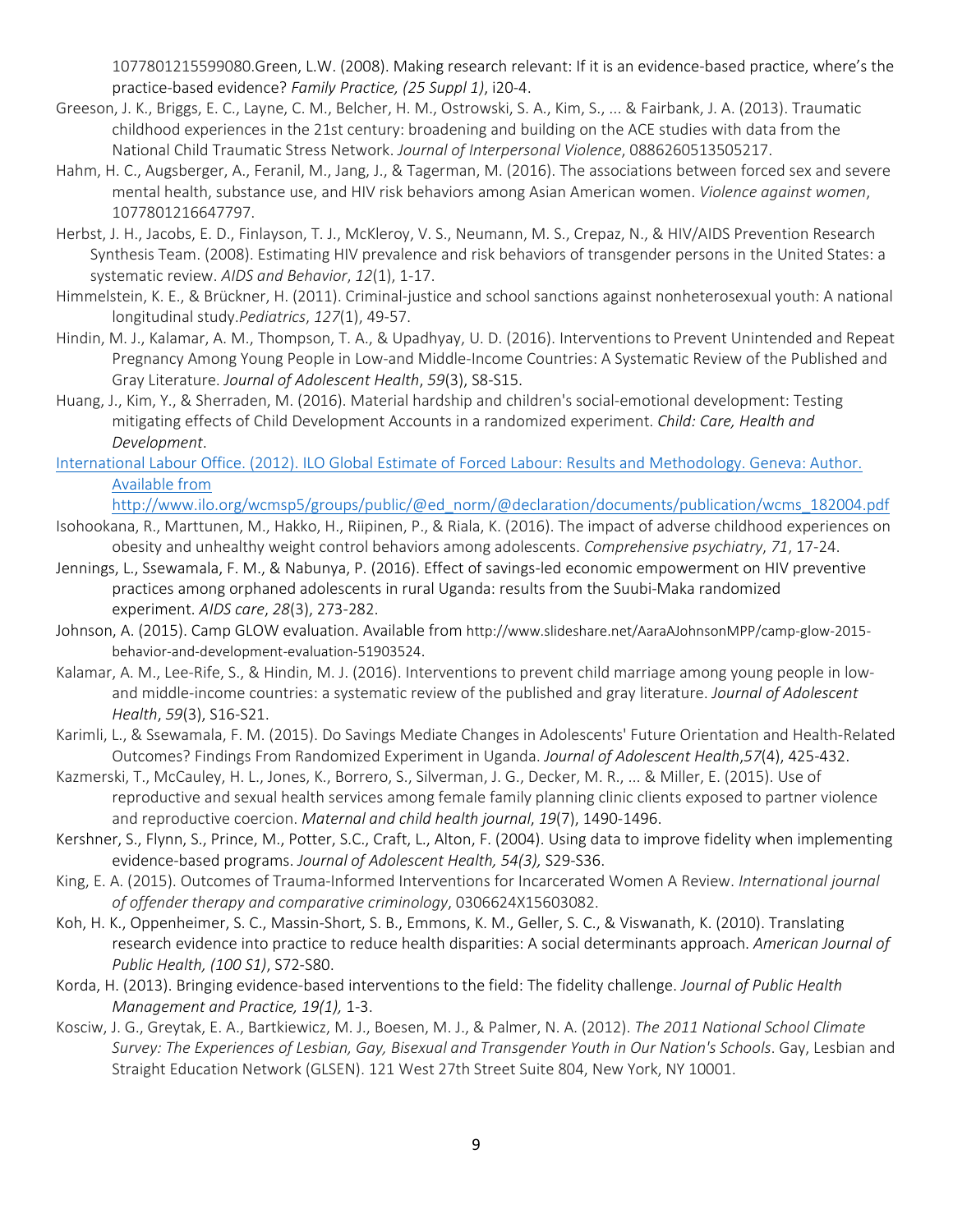- Krebs, C. P., Lindquist, C. H., Warner, T. D., Bonnie, M. A., & Martin, S. (2007). The Campus Sexual Assault (CSA) Study. North Carolina: University of North Carolina. Available from: 111. https://www.ncjrs.gov/pdffiles1/nij/grants/221153.pdf
- Krebs, C. P., Lindquist, C. H., Warner, T.D., Fisher, B.S., & Martin, S. L. (2009) College women's experiences with physically forced, alcohol- or other drug-enabled, and drug-facilitated sexual assault before and since entering college. *Journal of American College Health, 57*(6), 639-47.
- LeGrand, S., Reif, S., Sullivan, K., Murray, K., Barlow, M. L., & Whetten, K. (2015). A Review of Recent Literature on Trauma Among Individuals Living with HIV. *Current HIV/AIDS Reports*, *12*(4), 397-405.
- Lemmon, G. T. ( 2014). Fragile states fragile lives. Child marriage amid disaster and conflict.
- Levenson, J. S., Willis, G. M., & Prescott, D. S. (2015). Adverse childhood experiences in the lives of female sex offenders. *Sexual abuse: a journal of research and treatment*, *27*(3), 258-283.
- Lundgren, R., & Amin, A. (2015). Addressing intimate partner violence and sexual violence among adolescents: emerging evidence of effectiveness. *Journal of Adolescent Health*, *56*(1), S42-S50.
- Lyles, C. M., Crepaz, N., Herbst, J. H., & Kay, L. S. (2006). Evidence-based behavioral prevention from the perspective of the CDC's HIV/AIDS prevention research synthesis team. *AIDS Education & Prevention, (18 supp)*, 21-31.
- Mackie, G., Moneti, F., Shakya, H.B., & Denny, E. (2015). What are social norms? How are they measured?. San Diego, CA: UNICEF/UNCSD Center on Global Justice.
- McCoy, K. P. (2015). The science, and art, of program dissemination. Strategies, successes, and challenges. *New Directions for Child and Adolescent Development, 149,* 1-10.
- McGregor, L. S., Melvin, G. A., & Newman, L. K. (2015). Familial separations, coping styles, and PTSD symptomatology in resettled refugee youth. *The Journal of nervous and mental disease*, *203*(6), 431-438.
- Metz, A., & Albers, B. (2014). What does it take? How federal initiatives can support the implementation of evidence based programs to improve outcomes for adolescents. *Journal of Adolescent Health, 54(3),* S92-S96.
- Miller, E., Decker, M. R., McCauley, H. L., Tancredi, D. J., Levenson, R. R., Waldman, J., ... & Silverman, J. G. (2011). A family planning clinic partner violence intervention to reduce risk associated with reproductive coercion. *Contraception*, *83*(3), 274-280.
- Mitchell, K. J., Ybarra, M. L., & Korchmaros, J. D. (2014). Sexual harassment among adolescents of different sexual orientations and gender identities. *Child abuse & neglect*, *38*(2), 280-295.
- Opaas, M., & Varvin, S. (2015). Relationships of childhood adverse experiences with mental health and quality of life at treatment start for adult refugees traumatized by pre-flight experiences of war and human rights violations. *The Journal of nervous and mental disease*, *203*(9), 684.
- Padian, N.S., Holmes, C.B., McCoy, S.I., Lyerla, R., Bouey, P.D., & Goosby, E.P. (2011). Implementation science for the US President's Emergency Plan for AIDS Relief (PEPFAR). *Journal of Acquired Immune Deficiency Syndrome. 56(3):*199- 203. doi: 10.1097/QAI.0b013e31820bb448
- Patton, G. C., Sawyer, S. M., Santelli, J. S., Ross, D.A., Afifi, R., Allen, N. B., Arora, M., …& Viner, R. M. (2016). Our future: a Lancet commission on adolescent health and wellbeing*. The Lancet, 387*(10036), 2423-78.
- Raj, A. (2010). When the mother is a child: the impact of child marriage on the health and human rights of girls. *Archives of Disease in Childhood, 95*(11), 931-935.
- Raj, A., & Boehmer, U. (2013). Girl child marriage and its association with national rates of HIV, maternal health, and infant mortality across 97 countries. *Violence Against Women*, *19*(4), 536-551.
- Rasmussen, L. A. (2013). Young people who sexually abuse: A historical perspective and future directions. *Journal of child sexual abuse*, *22*(1), 119-141.
- Reed, E., Donta, B., Dasgupta, A., Ghule, M., Battala, M., Nair, S., ... & Raj, A. (2016). Access to Money and Relation to Women's Use of Family Planning Methods Among Young Married Women in Rural India. *Maternal and Child Health Journal*, 1-8.
- Reeves, E. (2015). A synthesis of the literature on trauma-informed care. *Issues in Mental Health Nursing*, *36*(9), 698-709. Rocca, C. H., Rathod, S., Falle, T., Pande, R. P., & Krishnan, S. (2009). Challenging assumptions about women's empowerment: social and economic resources and domestic violence among young married women in urban South India. *International Journal of Epidemiology*, *38*(2), 577-585.
- Rohrbach, L. A., Grana, R., Sussman, S., & Valente, T.W. (2006). Type II translation: Transporting prevention interventions from research to real-world settings. *Evaluation and the Health Professionals, 29*(3), 302-333.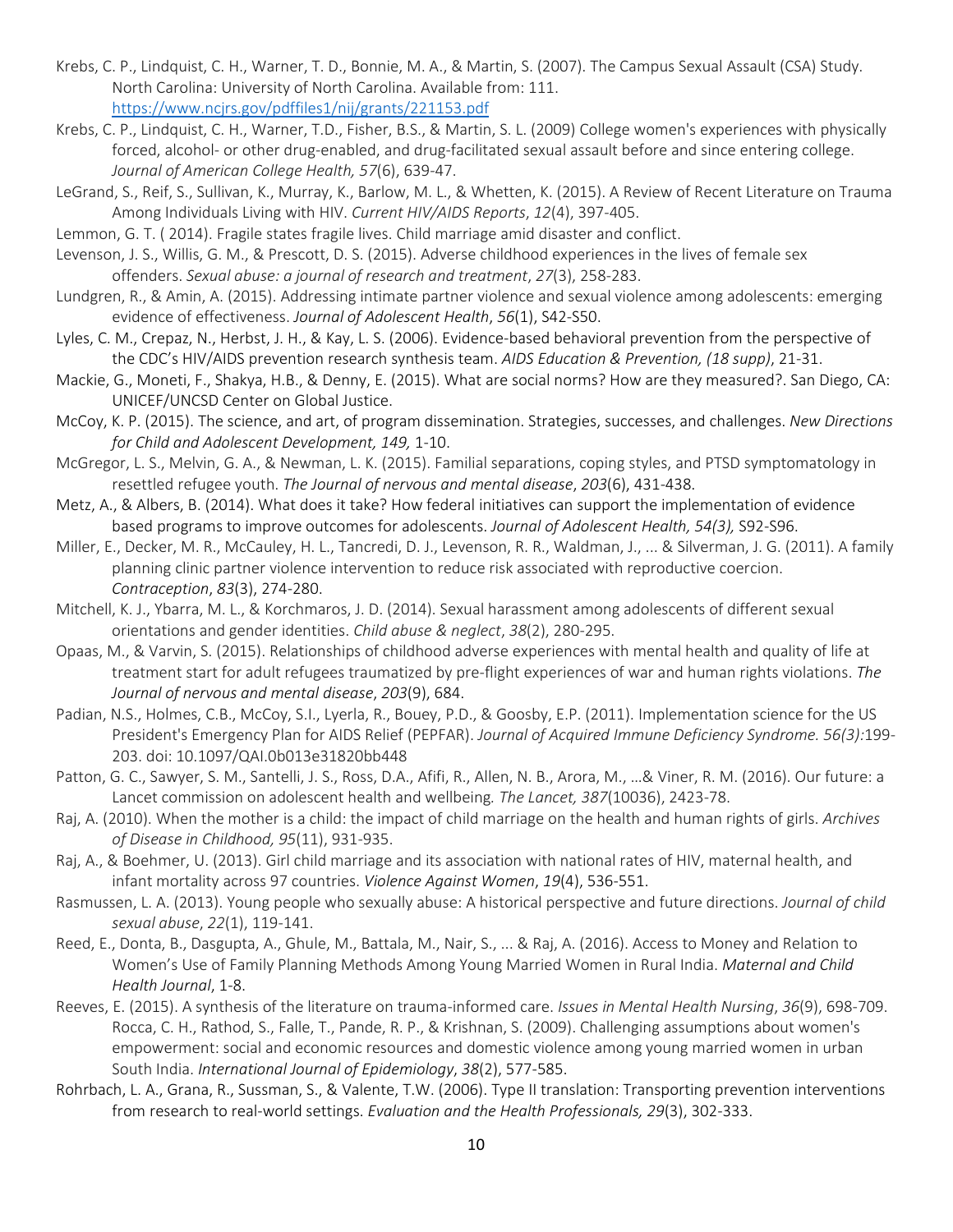- Saewyc, E. M., Poon, C. S., Homma, Y., & Skay, C. L. (2008). Stigma management? The links between enacted stigma and teen pregnancy trends among gay, lesbian, and bisexual students in British Columbia. *The Canadian journal of human sexuality*, *17*(3), 123.
- Salam, R. A., Faqqah, A., Sajjad, N., Lassi, Z. S., Das, J. K., Kaufman, M., & Bhutta, Z. A. (2016). Improving adolescent sexual and reproductive health: A systematic review of potential interventions. *Journal of Adolescent Health*,*59*(4), S11- S28.
- Save-the-Children. (2014). Too Young to Wed: The growing problem of child marriage among Syrian girls in Jordan. London: The Save the Children Fund. Available from: http://www.savethechildren.org/atf/cf/%7B9def2ebe-10ae-432c-9bd0-df91d2eba74a%7D/TOO\_YOUNG\_TO\_WED\_REPORT\_0714.PDF
- Semugoma, P., Beyrer, C., & Baral, S. (2012). Assessing the effects of anti-homosexuality legislation in Uganda on HIV prevention, treatment, and care services. *SAHARA-J: Journal of Social Aspects of HIV/AIDS*, *9*(3), 173-176.
- Shakya, H. B., Christakis, N. A., & Fowler, J. H. (2014). Association between social network communities and health behavior: an observational sociocentric network study of latrine ownership in rural India. *American Journal of Public Health*, *104*(5), 930-937.
- Shakya, H. B., Hughes, D. A., Stafford, D., Christakis, N. A., Fowler, J. H., & Silverman, J. G. (2016). Intimate partner violence norms cluster within households: an observational social network study in rural Honduras. *BMC Public Health*, *16*(1), 1.
- Sieff, K. (2016). They were freed from Boko Haram's rape camps. But their nightmare isn't over. Washington Post. Available from https://www.washingtonpost.com/world/africa/they-were-freed-from-boko-harams-rape-campsbut-their-nightmare-isnt-over/2016/04/03/dbf2aab0-e54f-11e5-a9ce-681055c7a05f\_story.html
- Silverman, J. G. (2011). Adolescent female sex workers: invisibility, violence and HIV. *Archives of Disease in Childhood*, *96*(5), 478-481.
- Silverman, J. G., Goldenberg, S. M., Magis-Rodríguez, C., Ritter, J., Raj, A., & Brouwer, K. C. (2015). Sexual violence and HIV infection associated with adolescent vs adult entry into the sex trade in Mexico. *JAMA*, *314*(5), 516-518.
- Spencer, D. (2015). To Protect Her Honour": Child Marriage in Emergencies- The Fatal Confusion Between Protecting Girls and Sexual Violence. Available from https://www.care.org.au/wp-content/uploads/2015/07/CARE\_Childmarriage-in-emergencies\_2015.pdf
- Stotzer, R. L. (2009). Violence against transgender people: A review of United States data. *Aggression and Violent Behavior*, *14*(3), 170-179.
- Suarez, E., Jackson, D. S., Slavin, L. A., Michels, M. S., & McGeehan, K. M. (2014). Project Kealahou: improving Hawai'i's system of care for at-risk girls and young women through gender-responsive, trauma-informed care. *Hawaii Journal of Medicine & Public Health*, *73*(12). Tornello, S. L., Riskind, R. G., & Patterson, C. J. (2014). Sexual orientation and sexual and reproductive health among adolescent young women in the United States. *Journal of Adolescent Health*, *54*(2), 160-168.
- Uemura, M. (1999). Community participation in education: what do we know?. Washington, DC: World Bank. Available from: http://documents.worldbank.org/curated/en/265491468743695655/Community-participation-ineducation-what-do-we-know
- UNAIDS/World Health Organization. (2013). Global report: UNAIDS report on the global AIDS epidemic 2013. Available from http://www.unaids.org/sites/default/files/en/media/unaids/contentassets/documents/epidemiology/2013/ gr2013/UNAIDS\_Global\_Report\_2013\_en.pdf
- UNHCR. (2016). Figures at a Glance. Retrieved September 23, 2016, from http://www.unhcr.org/uk/figures-at-aglance.html
- UNICEF. (2005). *The impact of conflict on women and girls in west and central Africa and the UNICEF response*. UNICEF.
- UNICEF. (2013). Every Child's Birth Right: Inequities and trends in birth registration. *New York: UNICEF*.
- UNICEF. (2014). Ending child marriage: progress and prospects.*New York: UNICEF*.
- Urada, L. A., Silverman, J. G., Cordisco Tsai, L., & Morisky, D. E. (2014). Underage youth trading sex in the Philippines: trafficking and HIV risk. *AIDS care*, *26*(12), 1586-1591.
- Urada, L. A., Simmons, J., Wong, B., Tsuyuki, K., Condino-Enrera, G., Hernandez, L. I., ... & Raj, A. (2016). A human rightsfocused HIV intervention for sex workers in Metro Manila, Philippines: evaluation of effects in a quantitative pilot study. *International Journal of Public Health*, 1-13.Vander Zanden, J. W., Crandell, T. L., & Crandell, C. H. (2007). Human Development. 8th edition (ed.), New York: McGraw Hill.